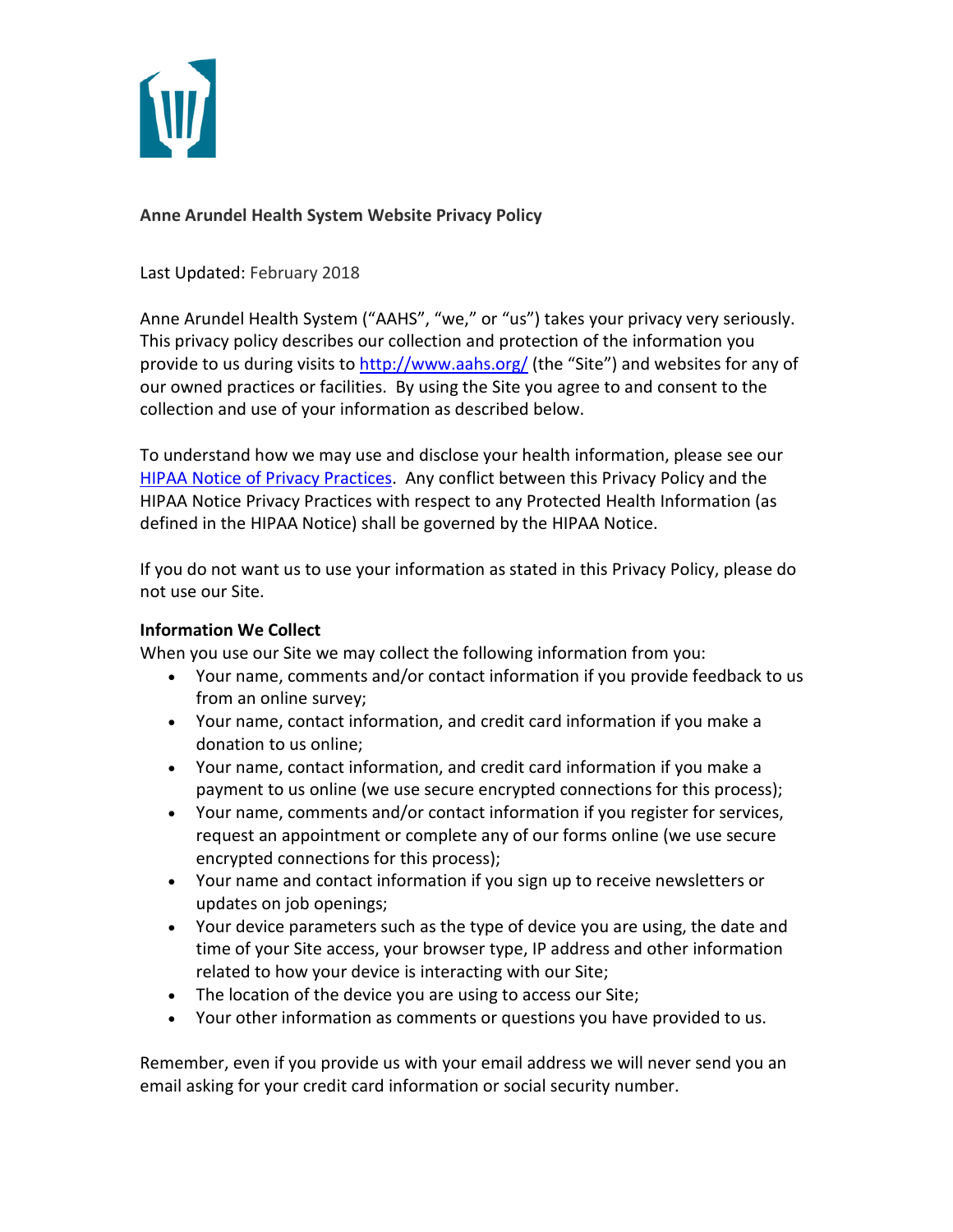

We may also collect the following information related to your use of the Site.

When you use the Site we automatically collect and store some information about you and your device through cookies, web beacons, and similar technologies. We use these technologies to enhance your experience on our Site. A "cookie" is a small data file sent from a website and stored on your device to identify your device in the future and allow for an enhanced personalized user experience. A "session cookie" disappears after you close your web browser, or may expire after a fixed period of time. A "persistent cookie" remains after you close your web browser and may be accessed every time you use our Site. We may use both session and persistent cookies. You should consult your web browser to modify your cookie settings. Please note that if you delete or choose not to accept cookies from us, you may not be able to use certain features of our Site.

There may be other tracking technologies now and later devised and used by us in connection with the Site. Further, third parties may use tracking technologies with our Site. We do not control those tracking technologies, and we are not responsible for them. However, you consent to potentially encountering third party tracking technologies in connection with your use of the Site and accept that this Privacy Policy does not apply to the tracking technologies or practices of such third parties. In such cases, you must check the third party websites to confirm how your information is collected and used.

# **Children's Information**

We do not knowingly collect identifiable information from children under the age of 13 through the Site. If you are under 13, please do not give us any information that would allow us to identify you. We encourage parents and legal guardians to monitor their children's Internet usage and to help enforce Our Privacy Policy by instructing their children to never provide identifying information through any website without their permission.

#### **How We Use Information**

We may use your contact information, including your email address, to contact you for administrative purposes such as responding to your questions, thanking you for a donation or providing you with information.

We use the information that we collect to operate, maintain, enhance, and provide all features of the Site.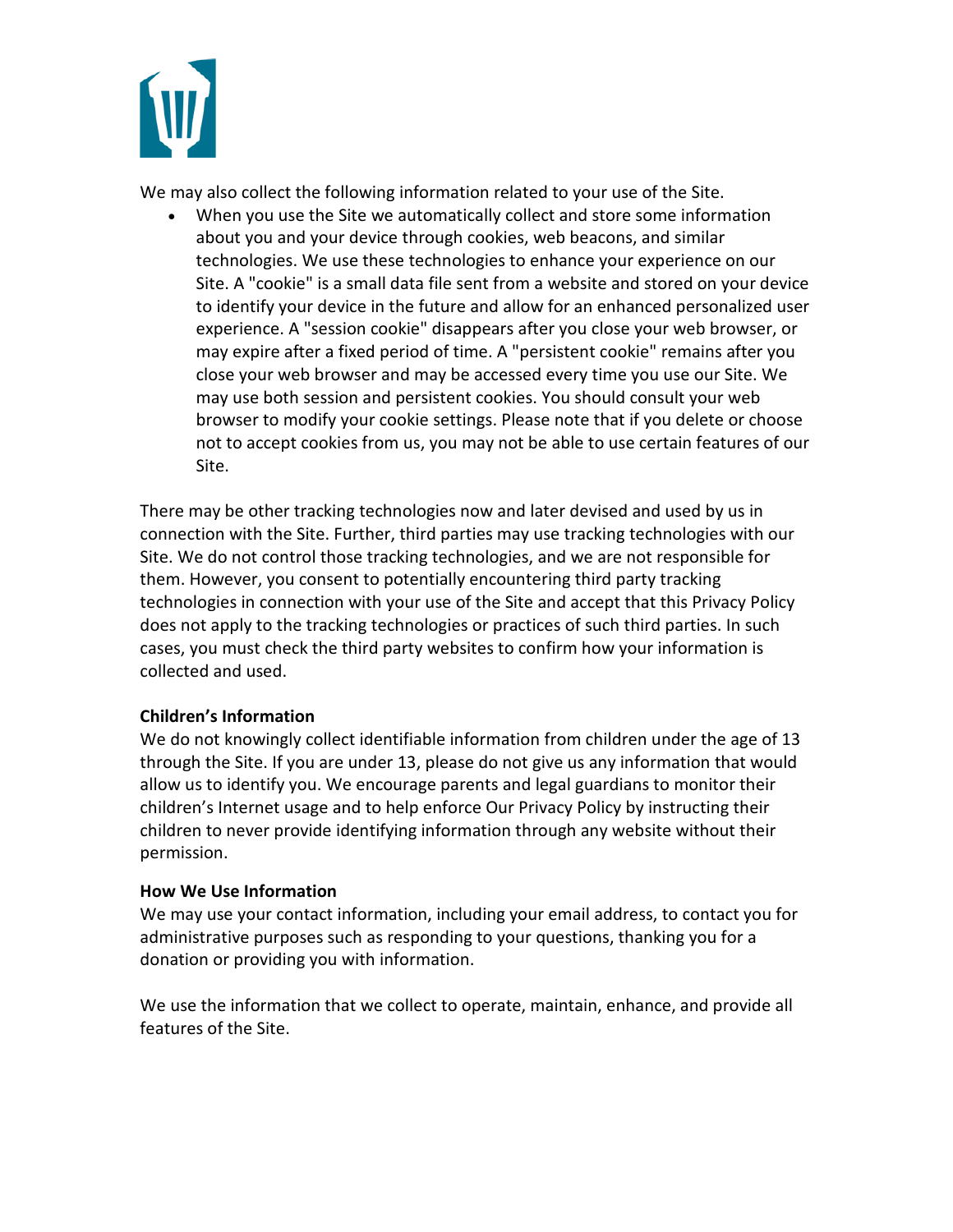We may choose to serve ads on the Site. These ads may be delivered to users by our advertising partners, who may use cookies, web beacons or similar technologies to serve you advertisements tailored to interests you have shown by browsing on this and other sites you have visited, to determine whether you have seen a particular advertisement before and to avoid sending you duplicated advertisements. In doing so, the third party ad network provider collects non-personal data such as your browser type, your operating system, web pages visited, time of visits, content viewed, ads viewed and other clickstream data. The use of third party cookies, web beacons and similar technologies by these third party ad network providers is governed by each third party's specific privacy policy, not by AAHS' Privacy Policy. Please visit <http://optout.networkadvertising.org/#!/> to learn more about the information collection practices and "opt-out" procedures of third party ad networks we may use.

# **How We Disclose Information**

AAHS may work with business partners in making our Site available to you. Our policy is to require companies with whom we do business to support the same privacy policies we do. We will share information only as necessary for the third party to provide related services or assist us in providing the Site. We will never sell any of your personal information that you provide to us on this Site.

To the extent permitted by applicable law, we may disclose your information if required to do so by law to comply with state and federal laws, in response to a court order, judicial or other government subpoena or warrant, or to otherwise cooperate with law enforcement or other governmental agencies.

We also reserve the right to disclose your information that we believe, in good faith, is appropriate or necessary to (i) take precautions against liability, (ii) protect ourselves or others from fraudulent, abusive, or unlawful uses or activity, (iii) investigate and defend ourselves against any third-party claims or allegations, (iv) protect the security or integrity of the Site, or (v) protect our property or other legal rights (including, but not limited to, enforcement of our agreements), or the rights, property, or safety of others.

Information may be disclosed and otherwise transferred to an acquirer, successor, or assignee as part of any merger, acquisition, debt financing, sale of assets, or similar transaction, or in the event of an insolvency, bankruptcy, or receivership in which information is transferred to one or more third parties as one of our business assets, to the extent and in the way as prescribed by applicable law.

Aggregate information is information that describes the habits, usage patterns and/or demographics of users as a group but does not reveal the identity of particular users.